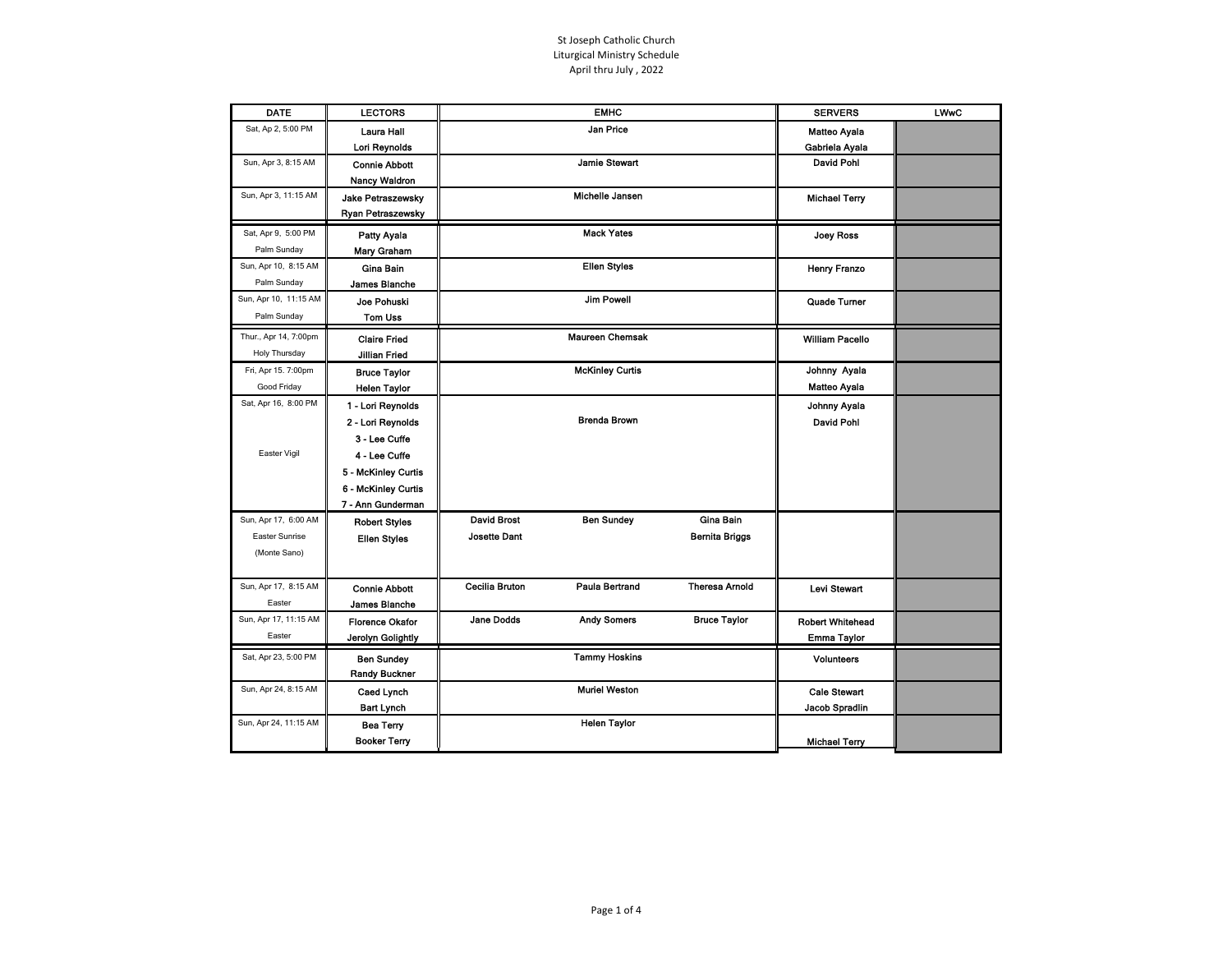| <b>DATE</b>           | <b>LECTORS</b>            | <b>EMHC</b>              | <b>SERVERS</b>          | <b>LWwC</b>              |
|-----------------------|---------------------------|--------------------------|-------------------------|--------------------------|
| Mon, Apr 30, 5:00 PM  | Laura Hall                | <b>Geri Donnelly</b>     | Matteo Ayala            |                          |
|                       | Patty Ayala               |                          | Gabriela Ayala          |                          |
| Sun, May 1, 8:15 AM   | <b>Nancy Waldron</b>      | <b>Paul Bolinsky</b>     | <b>Juliet Spradlin</b>  |                          |
|                       | Gina Bain                 |                          | <b>Gabe Stewart</b>     |                          |
| Sun, May 1, 11:15 AM  | Quade Turner              | <b>Maggie Taylor</b>     |                         |                          |
|                       | <b>Carrie Turner</b>      |                          | <b>William Pacello</b>  |                          |
| Sat, May 7, 5:00 PM   | <b>Diane Hollingshead</b> | <b>Damien Donnelly</b>   | Joey Ross               |                          |
|                       | Lori Reynolds             |                          |                         |                          |
| Sun, May 8, 8:15 AM   | <b>Claire Fried</b>       | <b>Connie Abbott</b>     | <b>Cale Stewart</b>     | Melissa Van Dyke         |
|                       | Jillian Fried             |                          | <b>Lucy Fried</b>       | <b>Linda Billingsley</b> |
| Sun, May 8, 11:15 AM  | <b>Maddie Turner</b>      | <b>Bea Terry</b>         | <b>Robert Whitehead</b> | Donnis Aragon            |
|                       | <b>Sydney Turner</b>      |                          |                         | Carmen Amato             |
| Sat, May 14, 5:00 PM  | Mary Graham               | <b>Philip Graham</b>     | Johnny Ayala            |                          |
|                       | <b>McKinley Curtis</b>    |                          |                         |                          |
| Sun, May 15, 8:15 AM  | <b>Ellen Styles</b>       | Gina Bain                | <b>Henry Franzo</b>     |                          |
|                       | <b>Robert Styles</b>      |                          |                         |                          |
| Sun, May 15, 11:15 AM | <b>Tom Uss</b>            | <b>Carrie Turner</b>     | Quade Turner            |                          |
|                       | Lee Cuffe                 |                          |                         |                          |
| Sat, May 21, 5:00 PM  | <b>Ben Sundey</b>         | Laura Hall               | <b>Volunteers</b>       |                          |
|                       | Karen Sundey              |                          |                         |                          |
| Sun, May 22, 8:15 AM  | <b>James Blanche</b>      | <b>Paula Bertrand</b>    | David Pohl              | Christina Spradlin       |
|                       | <b>Connie Abbott</b>      |                          |                         | <b>Jamie Stewart</b>     |
| Sun, May 22, 11:15 AM | Ryan Petraszewsky         | Q Turner                 | <b>Michael Terry</b>    | TBD                      |
|                       | Jake Petraszewsky         |                          |                         |                          |
| Sat, May 28, 5:00 PM  | <b>Randy Buckner</b>      | <b>Tammy Hoskins</b>     | Matteo Ayala            |                          |
|                       | Lori Reynolds             |                          | Gabriela Ayala          |                          |
| Sun, May 29, 8:15 AM  | Mary Graham               | <b>Linda Billingsley</b> | <b>Cale Stewart</b>     |                          |
|                       | Laura Hall                |                          | Jacob Spradlin          |                          |
| Sun, May 29, 11:15 AM | Jerolyn Golightly         | Norma Whitehead          | <b>Robert Whitehead</b> |                          |
|                       | Joe Pohuski               |                          | Emma Taylor             |                          |
| Mon, May 30, 7:00 AM  | <b>Volunteers</b>         | this<br>Requested<br>for | Mass                    |                          |
| <b>Memorial Day</b>   |                           |                          |                         |                          |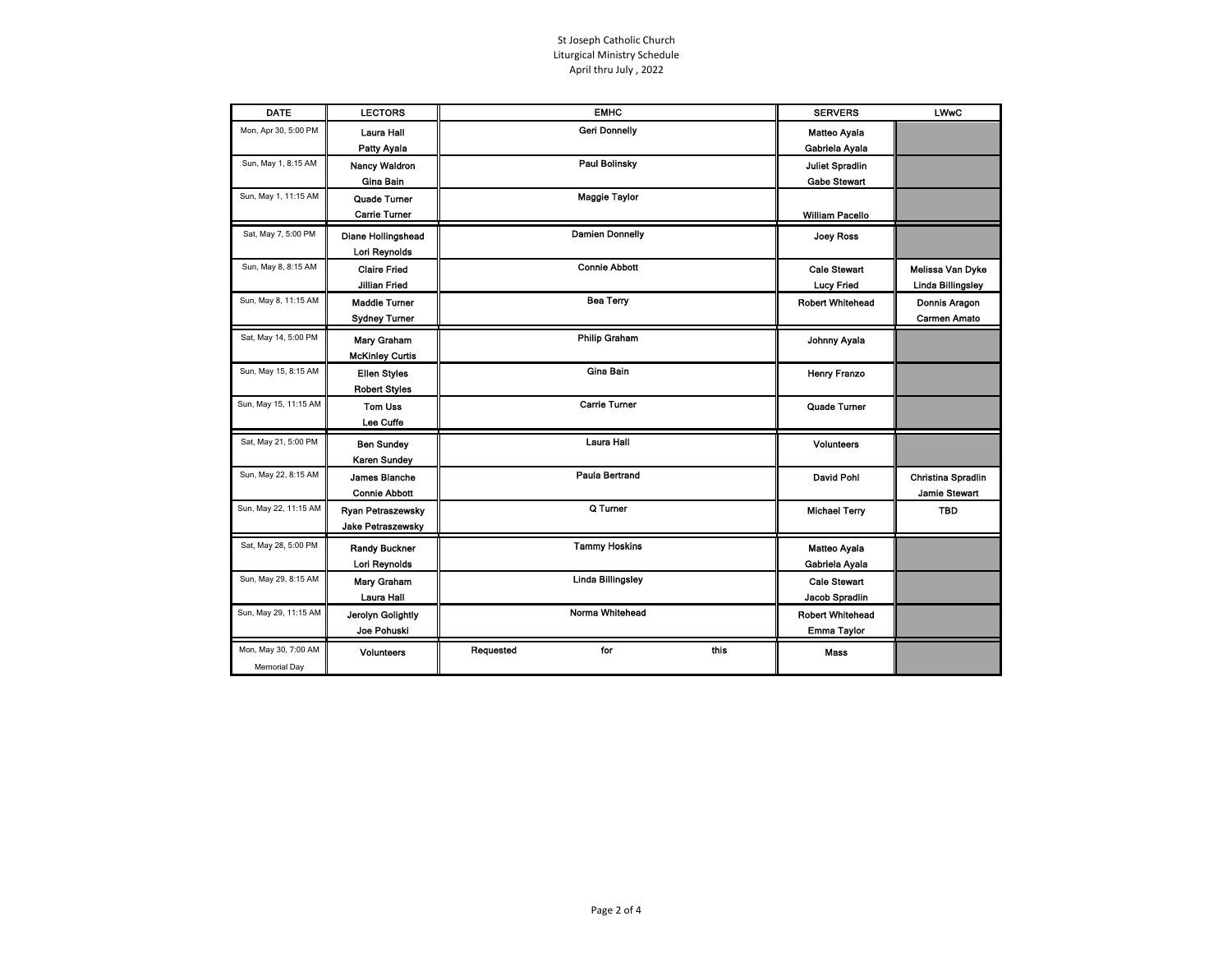| <b>DATE</b>                            | <b>LECTORS</b>                                 |           | <b>EMHC</b>             |      | <b>SERVERS</b>                                | <b>LWwC</b>                                  |
|----------------------------------------|------------------------------------------------|-----------|-------------------------|------|-----------------------------------------------|----------------------------------------------|
| Sat, Jun 4, 5:00 PM                    | <b>Patty Ayala</b><br>Diane Hollingshead       |           | Jan Price               |      | <b>Joey Ross</b>                              |                                              |
| Sun, Jun 5, 8:15 AM                    | Gina Bain<br><b>Nancy Waldron</b>              |           | <b>Bill Billingsley</b> |      | <b>Levi Stewart</b><br><b>Lucy Fried</b>      |                                              |
| Sun, Jun 5, 11:15 AM                   | <b>Helen Taylor</b><br><b>Bruce Taylor</b>     |           | <b>Gerald Wocken</b>    |      | Quade Turner                                  |                                              |
| Sat, Jun 11, 5:00 PM                   | Laura Hall<br>Mary Graham                      |           | <b>Philip Graham</b>    |      | Volunteers                                    |                                              |
| Sun, Jun 12, 8:15 AM                   | <b>Ellen Styles</b><br><b>Robert Styles</b>    |           | <b>Michelle Nash</b>    |      | Henry Franzo                                  | <b>Elaine Rowell</b><br>Jeanette Pohl        |
| Sun, Jun 12, 11:15 AM                  | Quade Turner<br>Carrie Turner                  |           | <b>Bernita Briggs</b>   |      | <b>Michael Terry</b>                          | Donnis Aragon<br><b>Carmen Amato</b>         |
| Sat, Jun 18, 5:00 PM                   | <b>McKinley Curtis</b><br><b>Randy Buckner</b> |           | Laura Hall              |      | Johnny Ayala                                  |                                              |
| Sun, Jun 19, 8:15 AM                   | James Blanche<br><b>Connie Abbott</b>          |           | <b>Kevin Nash</b>       |      | <b>Juliet Spradlin</b><br><b>Gabe Stewart</b> |                                              |
| Sun, Jun 19, 11:15 AM                  | <b>Booker Terry</b><br><b>Bea Terry</b>        |           | <b>Brenda Brown</b>     |      | <b>Robert Whitehead</b><br>Emma Taylor        |                                              |
| Sat, Jun 25, 5:00 PM                   | Lori Reynolds<br>Ann Gunderman                 |           | <b>Mack Yates</b>       |      | <b>Volunteers</b>                             |                                              |
| Sun, Jun 26, 8:15 AM                   | <b>Claire Fried</b><br><b>Jillian Fried</b>    |           | Rob Friedlein           |      | Levi Stewart<br><b>Lucy Fried</b>             | Melissa Van Dyke<br><b>Linda Billingsley</b> |
| Sun, Jun 26, 11:15 AM                  | Lee Cuffe<br><b>Florence Okafor</b>            |           | <b>Jane Dodds</b>       |      | Quade Turner                                  | <b>TBD</b>                                   |
| Sat, Jul 2, 5:00 PM                    | Mary Graham<br>Patty Ayala                     |           | <b>Philip Graham</b>    |      | Matteo Ayala<br>Gabriela Ayala                |                                              |
| Sun, Jul 3, 8:15 AM                    | <b>Nancy Waldron</b><br>Gina Bain              |           | <b>Josette Dant</b>     |      | <b>Cale Stewart</b><br>Jacob Spradlin         |                                              |
| Sun, Jul 3, 11:15 AM                   | <b>Sydney Turner</b><br><b>Maddie Turner</b>   |           | Jerolyn Golightly       |      | <b>Michael Terry</b>                          |                                              |
| Mon, Jul 4, 7:00AM<br>Independence Day | <b>Volunteers</b>                              | Requested | for                     | this | <b>Mass</b>                                   |                                              |
| Sat, Jul 9, 5:00 PM                    | <b>Karen Sundey</b><br><b>Ben Sundey</b>       |           | <b>Geri Donnelly</b>    |      | <b>Joey Ross</b>                              |                                              |
| Sun, Jul 10, 8:15 AM                   | <b>Robert Styles</b><br><b>Ellen Styles</b>    |           | <b>Theresa Arnold</b>   |      | <b>Juliet Spradlin</b>                        | Christina Spradlin<br>Jamie Stewart          |
| Sun, Jul 10, 11:15 AM                  | Joe Pohuski<br>Tom Uss                         |           | Michelle Jansen         |      | <b>Robert Whitehead</b>                       | Donnis Aragon<br><b>Carmen Amato</b>         |